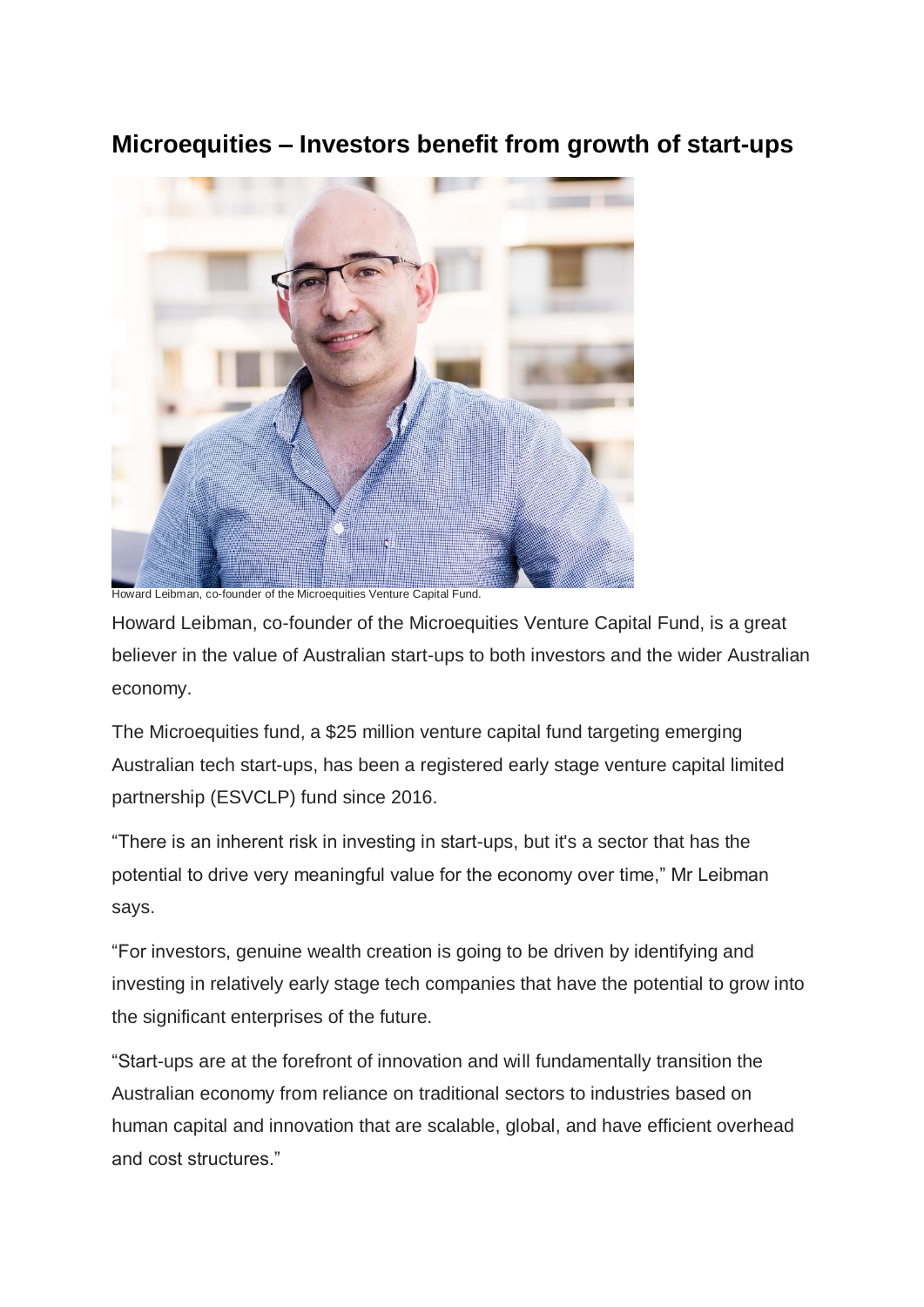## **Improved investment environment**

Mr Leibman says changes made in 2016 to Australia's venture capital investment tax arrangements as part of the Australian Government's National Science and Innovation Agenda, have made a difference in encouraging economic growth and new jobs.

The changes mean investors in early stage companies receive a 10 per cent tax offset on investments through an ESVCLP fund. They also allow ESCVLP funds to grow to \$200 million, double the previous legal limit. ESVCLPs now also no longer need to divest a company once its value exceeds \$250 million, meaning funds can support start-ups with investments and business guidance for longer.

"There's no question that these tax-related incentives are encouraging investment and investor interest in this sector and to some extent they offset the inevitable risks of investing in early tech companies," Leibman says.

"Maximising the flexibility for venture capital funds to invest in companies and maintain that vision over a long-term has to be a good thing."

## **Backing the disrupters**

Microequities specialises in backing companies that use innovative technology to strip inefficiencies out of existing business processes.

"We see opportunity in existing industries and supply chains that have been managed the same way for many, many years and where novel products and novel technologies are being applied to transform the way business is done," Mr Leibman says.

He cites Deputy and SiteMinder as two companies with a close association to the Microequities team that typify the value and market power of these new start-up disrupters.

Deputy, has created a platform for managing workers' payrolls and rosters that is used by thousands of businesses in over 50 countries. SiteMinder, which manages hotel room allocations, has grown from two founders to a business that employs over 500 people globally.